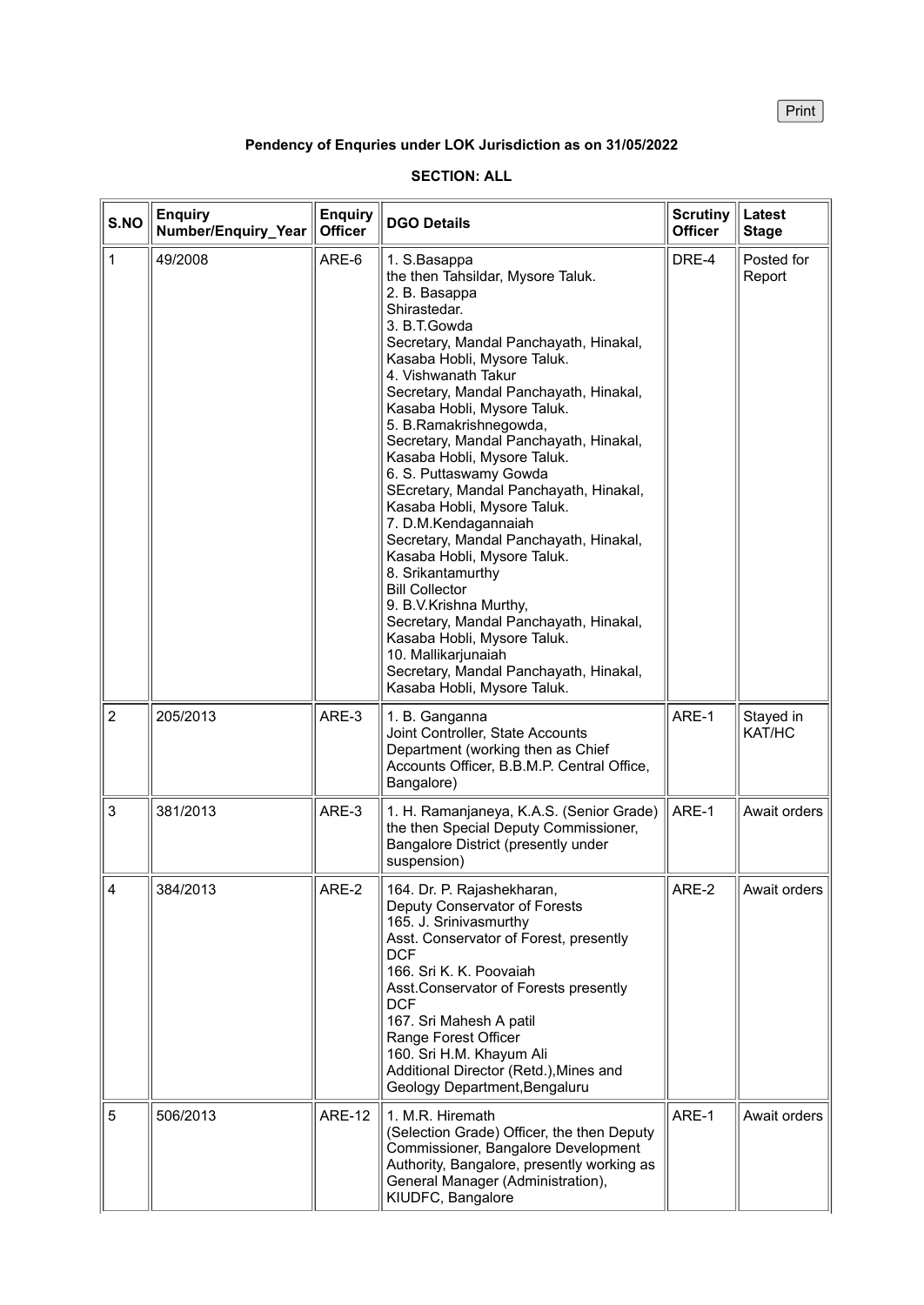| $\,6\,$        | 20/2014  | ARE-9         | 1. Shivaraya Halagunaki<br>Deputy General Manager, Karnataka State<br>Small Industries Development Corporation<br>Limited, Hubli                                                                                                                                                                                                                                                                                                                                                                                                                                                                                                                                                                                                                                                                                                                                                             | ARE-9 | <b>Bailable</b><br>Warrant to<br>the witness |
|----------------|----------|---------------|----------------------------------------------------------------------------------------------------------------------------------------------------------------------------------------------------------------------------------------------------------------------------------------------------------------------------------------------------------------------------------------------------------------------------------------------------------------------------------------------------------------------------------------------------------------------------------------------------------------------------------------------------------------------------------------------------------------------------------------------------------------------------------------------------------------------------------------------------------------------------------------------|-------|----------------------------------------------|
| $\overline{7}$ | 273/2014 | ARE-9         | 1. B. Ganganna<br>Joint Controller, State Accounts<br>Department<br>2. S.V. Giriyappa<br>Accounts Officer, State Accounts<br>Department<br>3. S.L. Shiva Prasad<br>the then Chief Engineer<br>4. Cheluvaiah,<br>the then Chief Engineer, Bruhat Bangalore<br>Mahanagara Palike, Bangalore.<br>5. Nagaraju<br>the then Executive Engineer, Bruhat<br>Bangalore Mahanagara Palike, Bangalore.<br>6. M.C. Munikrishna<br>the then Assistant Executive Engineer,<br>Bruhat Bangalore Mahanagara Palike,<br>Bangalore.<br>7. P.S. Sadanandamurthy<br>the then Assistant Executive Engineer,<br>Bruhat Bangalore Mahanagara Palike,<br>Bangalore.<br>8. T. ShyamaSundar,<br>the then Assistant Executive Engineer,<br>Bruhat Bangalore Mahanagara Palike,<br>Bangalore.<br>9. K. Babureddy,<br>the then Assistant Engineer/Junior<br>Engineer, Bruhat Bangalore Mahanagara<br>Palike, Bangalore.   | ARE-2 | Posted for<br>Report                         |
| 8              | 337/2014 | <b>ARE-10</b> | 1. Dr.Mala Ramachandra,<br>Health Officer, East Zone, B.B.M.P.<br>Bangalore Bruhat Bangalore Mahanagara<br>Palike, N.R.Square, Bangalore - 560 002.<br>2. Dr.Kumar,<br>M.O.H. Sarvagnanagar B.B.M.P., East<br>Zone Bangalore<br>3. Dr. Yathiraj<br>M.O.H., Jeevanabhimanagara B.B.M.P.<br>East Zone Bangalore<br>4. Dr.Dharmendra<br>MOH, Bharathinagar B.B.M.P. East Zone<br>Bangalore<br>5. Dr.Basavendra<br>MOH, Shanthinagar B.B.M.P. East Zone<br>Bangalore<br>6. Dr.Siddappaji<br>MOH, Shivajinagar East Zone Bangalore<br>7. Dr.Jayaprakash<br>MOH, Koramangala, B.B.M.P East Zone,<br>Bangalore<br>8. Dr.Jayaramegowda<br>MOH, Basvanagudi, B.B.M.P East Zone,<br>Bangalore<br>9. Dr.Siddappaji<br>MOH, Hebbal, B.B.M.P East Zone,<br>Bangalore<br>10. Dr.Suresh<br>M.O.H. Kadugondanahally B.B.M.P., East<br>Zone Bangalore<br>11. Dr.Kumar<br>M.O.H. Jayamahal B.B.M.P., East Zone | ARE-1 | Stayed in<br>KAT/HC                          |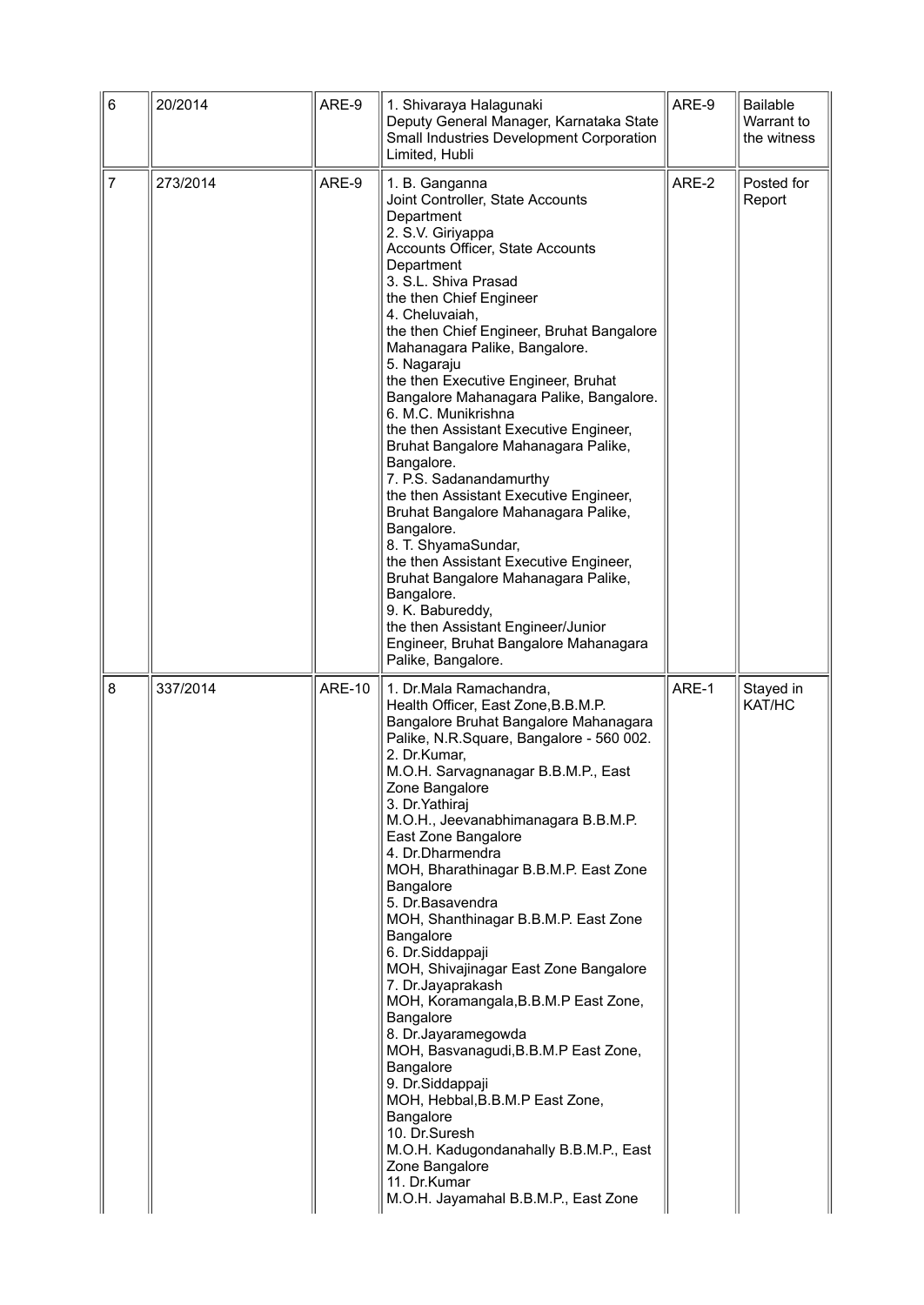| Bangalore                                                             |  |
|-----------------------------------------------------------------------|--|
| 12. Dr.Devaki Umesh                                                   |  |
| Health Officer, West Zone, B.B.M.P.                                   |  |
| <b>Bangalore</b>                                                      |  |
| 13. Dr. Thyagraj                                                      |  |
| MOH, Yeshawanthapur, West                                             |  |
| Zone, B.B.M.P. Bangalore                                              |  |
| 14. Dr. Jagadeesh Chandra                                             |  |
| MOH, Sanjayanagar West Zone, B.B.M.P.                                 |  |
| <b>Bangalore</b>                                                      |  |
| 15. Dr. Vijayakumar Biredhar<br>MOH, Malleshwaram West Zone, B.B.M.P. |  |
| <b>Bangalore</b>                                                      |  |
| 16. Dr. Najundaraj Urs                                                |  |
| MOH, Gandhinagar West Zone, B.B.M.P.                                  |  |
| Bangalore                                                             |  |
| 17. Dr.Ramesh                                                         |  |
| MOH, Chickpet West Zone, B.B.M.P.                                     |  |
| Bangalore                                                             |  |
| 18. Dr. Surendra                                                      |  |
| MOH, Chamarajpet West Zone, B.B.M.P.                                  |  |
| <b>Bangalore</b>                                                      |  |
| 19. Dr.Surendra                                                       |  |
| MOH, Gayathrinagar West Zone, B.B.M.P.<br>Bangalore                   |  |
| 20. Dr.Naveenkumar                                                    |  |
| MOH, Mahalakshmipuram West                                            |  |
| Zone, B.B.M.P. Bangalore                                              |  |
| 21. Dr.Jagadeesh Chandra                                              |  |
| MOH, Rajajinagar West Zone, B.B.M.P.                                  |  |
| <b>Bangalore</b>                                                      |  |
| 22. Dr. Thyagaraj                                                     |  |
| <b>MOH, Ramamandira Ward West</b>                                     |  |
| Zone, B.B.M.P. Bangalore                                              |  |
| 23. Dr.S.B.Nagaraj                                                    |  |
| Health Officer, South Zone, B.B.M.P.                                  |  |
| Bangalore<br>24. Dr.B.S.Ramachandra                                   |  |
| MOH, Binnipet West Zone, B.B.M.P.                                     |  |
| Bangalore                                                             |  |
| 25. Dr.Sunil                                                          |  |
| MOH, Govindarajnagar West                                             |  |
| Zone, B.B.M.P. Bangalore                                              |  |
| 26. Dr.Bhagyalakshmi                                                  |  |
| MOH, Chandralayout West Zone, B.B.M.P.                                |  |
| Bangalore                                                             |  |
| 27. Dr.M.L.Prakashababu                                               |  |
| MOH, J.J. Nagar West Zone, B.B.M.P.                                   |  |
| Bangalore<br>28. Dr. Venugopal                                        |  |
| MOH, Basavanagudi West Zone, B.B.M.P.                                 |  |
| <b>Bangalore</b>                                                      |  |
| 29. Dr. Venkatesh                                                     |  |
| MOH, Hanumanthanagar West                                             |  |
| Zone, B.B.M.P. Bangalore                                              |  |
| 30. Dr.Manoranjan Hegde                                               |  |
| MOH, Padmanabhanagar West                                             |  |
| Zone, B.B.M.P. Bangalore                                              |  |
| 31. Dr.Ramesh                                                         |  |
| MOH, Jayanagar West Zone, B.B.M.P.                                    |  |
| <b>Bangalore</b>                                                      |  |
| 32. Dr.Nanjundaraj Urs<br>MOH, Hombegowdanagar West                   |  |
| Zone, B.B.M.P. Bangalore                                              |  |
| 33. Dr.Kalpana                                                        |  |
| MOH, Madivala West Zone, B.B.M.P.                                     |  |
| Bangalore                                                             |  |

 $\mathbb{I}$ 

 $\mathbb{I}$ 

 $\mathbb{I}$ 

Ť

 $\mathbb{I}$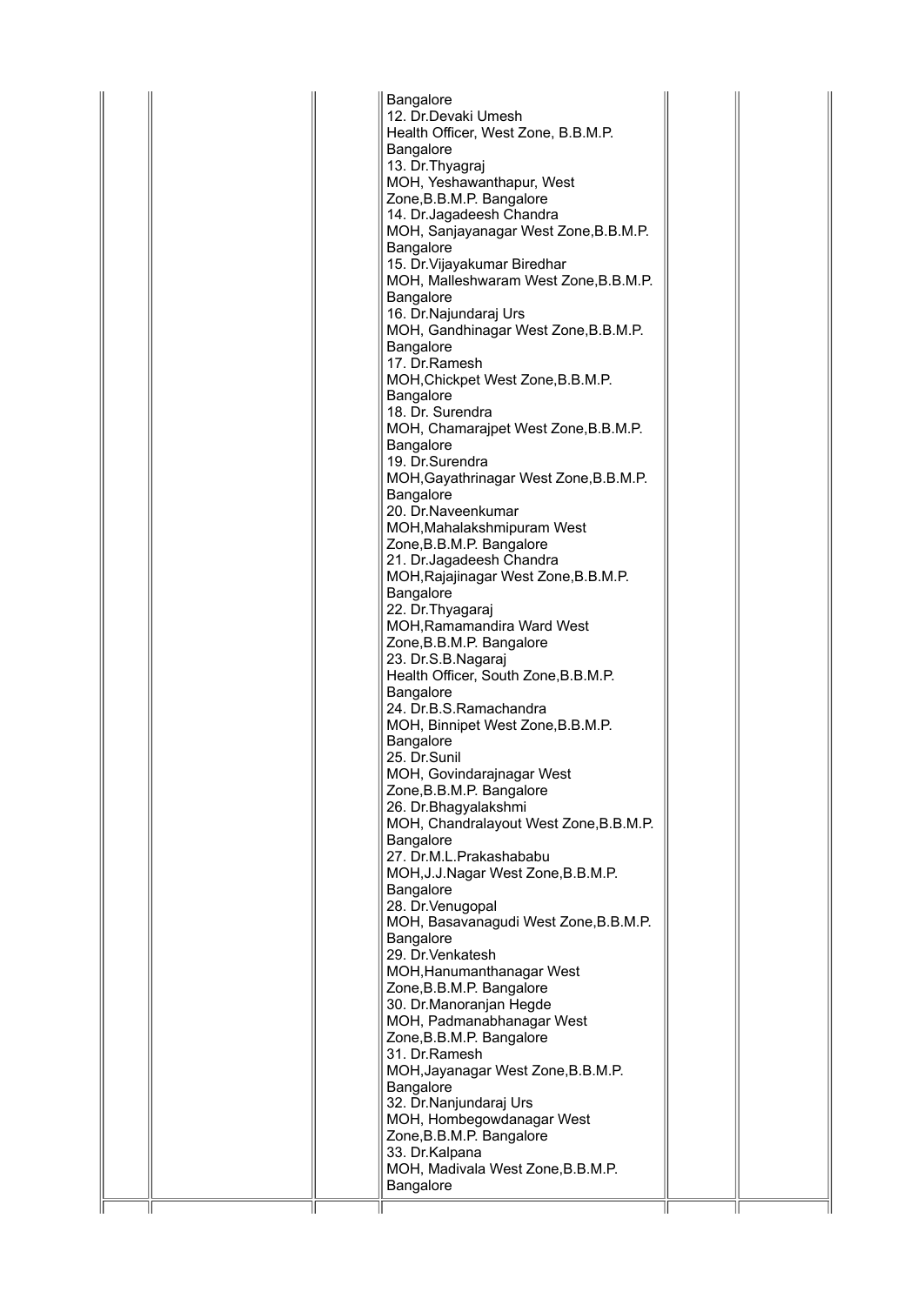| ∥9 | 442/2014 | ARE-7         | 1. Lashkari Nayaka<br>Executive Engineer, Panchayathraj<br>Engineering Sub-division Koppal, Koppal<br>District.<br>2. Yamanurappa<br>Asst. Executive Engineer, Panchayath<br>Engineering Sub-Division, Koppal, Koppal<br>District.<br>3. Basappa Bundivaddara<br>Asst. Engineer, Panchayath Engineering<br>Sub-Division, Koppal, Koppal District.<br>4. Vishwanath<br>Junior Engineer Panchayath Raj<br>Engineering Sub-Division, Koppal                                                                                                                                                                                                                                                                                                                                                                                    | ARE-9 | Stayed in<br>KAT/HC  |
|----|----------|---------------|-----------------------------------------------------------------------------------------------------------------------------------------------------------------------------------------------------------------------------------------------------------------------------------------------------------------------------------------------------------------------------------------------------------------------------------------------------------------------------------------------------------------------------------------------------------------------------------------------------------------------------------------------------------------------------------------------------------------------------------------------------------------------------------------------------------------------------|-------|----------------------|
| 10 | 463/2014 | ARE-7         | 1. Sriramareddy<br>The then Additional Commissioner Bruhat<br>Bangalore Mahanagara Palike Bangalore<br>2. B.T.Ramesh<br>The Then Chief Engineer(Rtd) B.B.M.P.<br>Bangalore Bangalore - 94.<br>3. Prakash Kumar<br>Executive Engineer B.B.M.P. Bangalore<br>4. Y.A.Muniraju<br>Assistant Executive Engineer, Public<br><b>Works Department Bangalore</b><br>5. H.P.Ramesh<br>Assistant Engineer, Public Work<br><b>Department Bangalore</b>                                                                                                                                                                                                                                                                                                                                                                                  | ARE-1 | Stayed in<br>KAT/HC  |
| 11 | 639/2014 | <b>ARE-10</b> | 1. N.V. Chandrashekhar<br>Joint Director, Agriculture Department,<br>Bellary.<br>2. Gurusidda Murthy<br>Agriculture Officer Raitha Samparka<br>Kendra Bellary<br>3. Gavisiddappa Gaddad<br><b>Agriculture Assistant Bellary</b><br>4. Sathayanarayana Rao<br>Asst. Agriculture Director Bellary<br>5. Mallikarjuna Gowda<br>Agriculture Officer Raitha Samparka<br>Kendra Bellary<br>6. Mahanteshappa<br>Asst. Agriculture Director Kudligi Bellary<br>7. P.N Patil<br>Asst. Agriculture Director Bellary<br>8. Thavanappa<br>Addl. Technical Assistant Raitha<br>Samparka Kendra Hoovanahadagali<br>9. Basavarajappa<br>Agriculture Assistant Ittagi<br>10. Devendrappa<br><b>Agriculture Officer</b><br>11. Mehaboob<br>Agriculture Assistant Hoovinahadagali<br>12. M.B Bisthi<br>Assistant Agriculture Officer Koodligi | ARE-5 | Defence<br>Evidence  |
| 12 | 652/2014 | ARE-9         | 1. Nagaraja.N.R<br>Special Land Acquisition Officer,<br>K.I.A.D.B., Gandhi Nagar, Bangalore.<br>2. Shankarappa<br>Manager, K.I.A.D.B., Gandhinagar,<br>Bangalore.                                                                                                                                                                                                                                                                                                                                                                                                                                                                                                                                                                                                                                                           | ARE-9 | Posted for<br>Report |
| 13 | 23/2015  | <b>ARE-13</b> | 1. Raghupathy<br>Joint Director of Employment and Training,<br>Divisional Office, Koushalya Bhavana,                                                                                                                                                                                                                                                                                                                                                                                                                                                                                                                                                                                                                                                                                                                        | ARE-1 | Stayed in<br>KAT/HC  |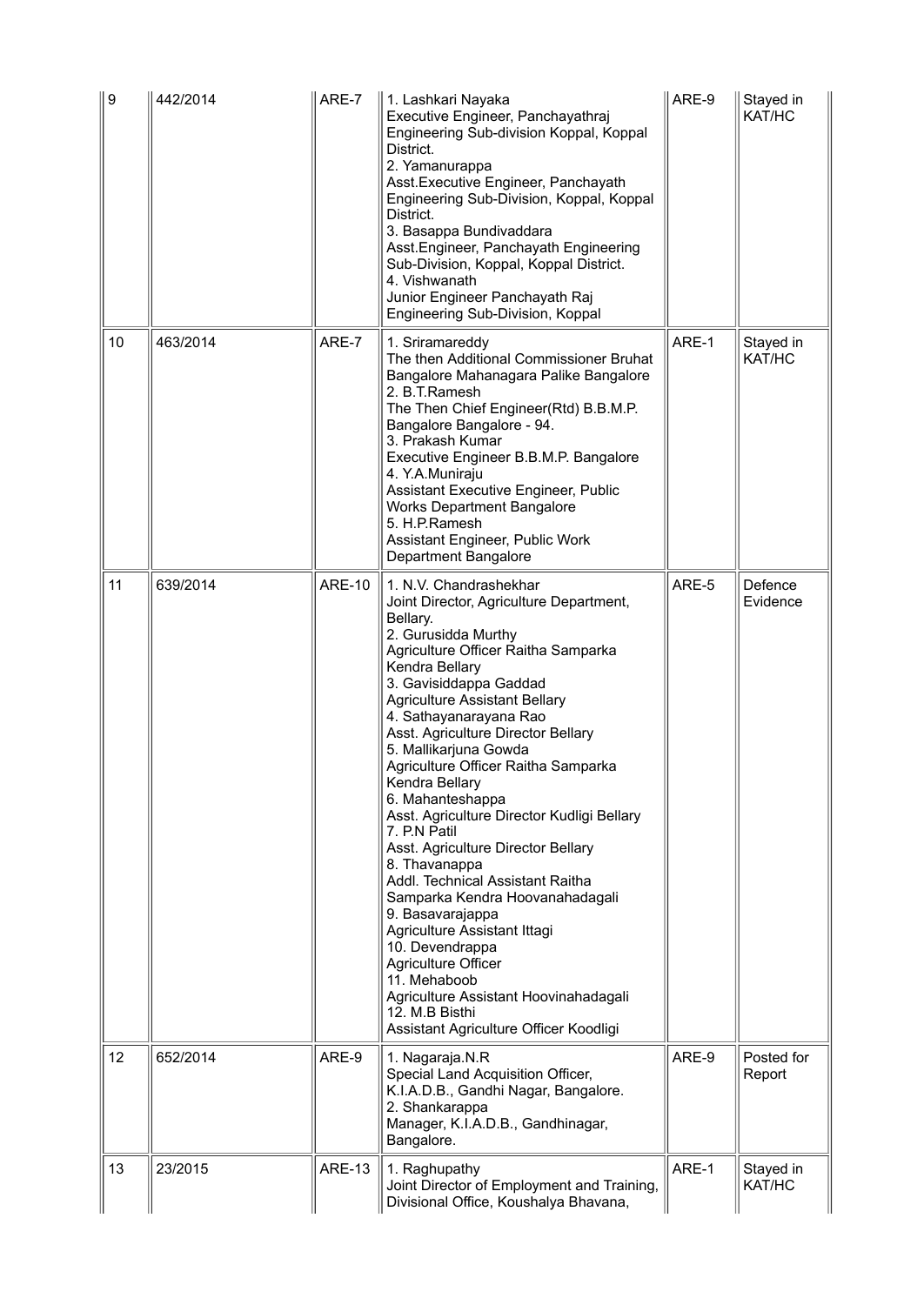|    |          |       | Dairy Circle, Bangalore-560 029, Presently<br>W/as Joint Secretary, MSIDL, Koushalya<br>Bhavana, Dairy Circle, B'lore<br>2. Eshwara Naik<br>Joint Director of Employment and Training,<br>Divisional Office, Bangalore, Presently<br>W/as Addln.Director, Koushalya Bhavana,<br>Dairy Circle, Bangalore - 560 029.<br>3. Ramachandrappa<br>Joint Director, Administration and Grants<br>Department, Presently W/as Examination<br>Joint Director, Directorate of Employment<br>and Training, Koushalya Bhavana, Dairy<br>Circle, Bangalore - 560 029.<br>4. Halappa Setty<br>Deputy Director, Afiliation and Grants<br>Department, Directorate of Employment<br>and Training, Koushalya Bhavana, Dairy<br>Circle, Bangalore - 560 029.<br>5. Suresh<br>Superintendent in Grants Sec, Directorate<br>of Employment & Training, Koushalya<br>Bhavana, Dairy Circle, B'lore - 560 029,<br>Now W/as Superintendent, Gov't ITI,<br>Devarayanasamudra, Mulbagilu, Kolar.<br>6. Shivalinga Murthy<br>Joint Director, Administration and<br>Presently W/as Joint Director, Bangalore<br>Division, Directorate of Employment and<br>Training, Koushalya Bhavana, Dairy<br>Circle, Bangalore - 560 029.<br>7. Kempaiah<br>Principal, Government ITI, Kunigal,<br>Tumkur District.<br>8. S R AJITH<br>Principal, Acharya ITI, Bannerughatta<br>Road, Bangalore - 29.<br>9. Acharya.S.K<br>Chairman, Kamala Krishna Education<br>Society, No.14, 9th Main, 2nd Cross,<br>B.T.M.Layout, Bangalore - 29.<br>10. Acharya.S.R.<br>Secretary, Kamala Krishna Education<br>Society, No.14, 9th Main, 2nd Cross,<br>B.T.M.Layout, Bangalore - 29. |       |                                     |
|----|----------|-------|--------------------------------------------------------------------------------------------------------------------------------------------------------------------------------------------------------------------------------------------------------------------------------------------------------------------------------------------------------------------------------------------------------------------------------------------------------------------------------------------------------------------------------------------------------------------------------------------------------------------------------------------------------------------------------------------------------------------------------------------------------------------------------------------------------------------------------------------------------------------------------------------------------------------------------------------------------------------------------------------------------------------------------------------------------------------------------------------------------------------------------------------------------------------------------------------------------------------------------------------------------------------------------------------------------------------------------------------------------------------------------------------------------------------------------------------------------------------------------------------------------------------------------------------------------------------------------------------------------------------------------|-------|-------------------------------------|
| 14 | 87/2015  | ARE-1 | 1. Virupakshappa K.S.<br>District Manager, Bellary, Bellary District.<br>2. Panduranga S.<br>Purchasing Officer, Bellary, Bellary District.<br>3. Srinivasa Reddy<br>Purchasing Officer, Bellary and Manager,<br>Whole Sale Shop, Hagari Bommanahalli,<br>Hagari Bommanahalli Taluk, Bellary<br>District.<br>4. Vasudendra Rao<br>Office Supervisor, Bellary, Bellary district.<br>5. Shivappa Kuri<br>Purchasing Officer and Manager, Whole<br>Sale Shop, Hadagali, Hadagali Taluk,<br><b>Bellary District.</b><br>6. Lakshmanagowda V.H.<br>Senior Assistant, Bellary, Bellary District.                                                                                                                                                                                                                                                                                                                                                                                                                                                                                                                                                                                                                                                                                                                                                                                                                                                                                                                                                                                                                                     | ARE-5 | Stayed in<br>KAT/HC                 |
| 15 | 126/2015 | ARE-5 | 1. Rajamma A.Chowdareddy<br>K.A.S.( Senior Grade) OfficerThe then<br>Secretary, Bangalore Development<br>Authority, Bangalore.                                                                                                                                                                                                                                                                                                                                                                                                                                                                                                                                                                                                                                                                                                                                                                                                                                                                                                                                                                                                                                                                                                                                                                                                                                                                                                                                                                                                                                                                                                 | ARE-1 | Arguments /<br><b>Written Brief</b> |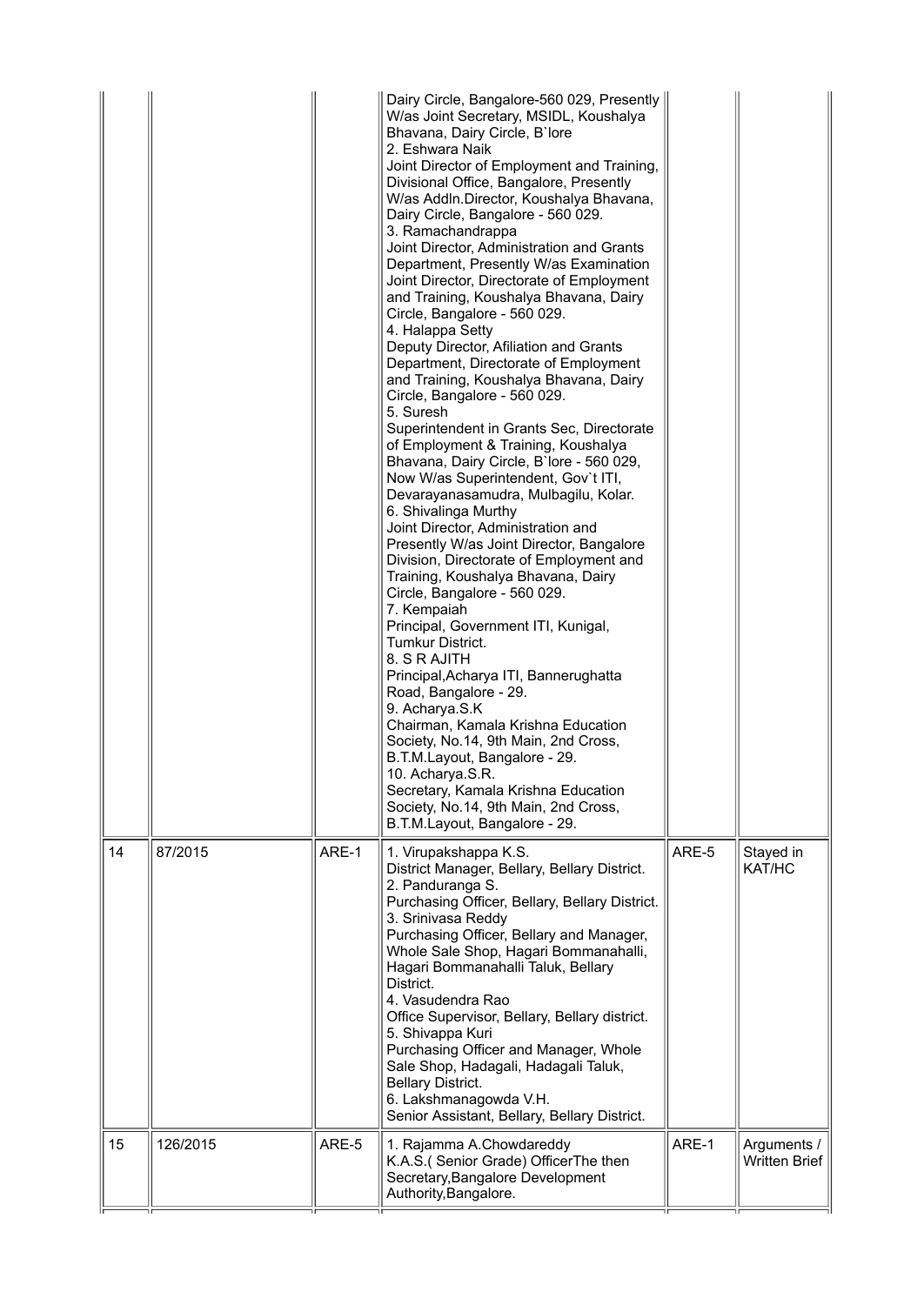| 16 | 130/2015 | <b>ARE-10</b> | 2. Mahesh Patil<br>Range Forest Officer, Sandur Range,<br>Sandur, Bellary District.                                                                                                                                                                                                                                                                                                                                                                                                                                                                                                                                                                     | ARE-2 | Stayed in<br>KAT/HC                  |
|----|----------|---------------|---------------------------------------------------------------------------------------------------------------------------------------------------------------------------------------------------------------------------------------------------------------------------------------------------------------------------------------------------------------------------------------------------------------------------------------------------------------------------------------------------------------------------------------------------------------------------------------------------------------------------------------------------------|-------|--------------------------------------|
| 17 | 181/2015 | ARE-9         | 1. Kallappa.V<br>The Then Executive Officer, Taluk<br>Panchayathi, Harihara Taluk, Davangere<br>District.<br>2. Sadashivam<br>The Then Accounts Clerk, O/o Executive<br>Officer, Taluk Panchayathi, Harihara Taluk,<br>Davangere District.                                                                                                                                                                                                                                                                                                                                                                                                              | ARE-9 | Posted for<br>Report                 |
| 18 | 213/2015 | ARE-4         | 1. Praveen Kumar.D<br>The Then First Divisional Assistant,<br>Horticulture Department, Bellary, Bellary<br>District.<br>2. Prasanna Babu.K.R<br>The Then Asst. Horticulture Officer,<br>Horticulture Department, Bellary, Bellary<br>District.                                                                                                                                                                                                                                                                                                                                                                                                          | ARE-5 | Evidence on<br>behalf of the<br>D.A. |
| 19 | 226/2015 | ARE-9         | 1. Panneer Selvam.P.D<br>the then Deputy Director, Handlooms and<br><b>Textiles</b><br>Department, Chikkaballapur, Chikkaballapur<br>District present deputy director bengaluru<br>urban district<br>2. Lakshman.V<br>the then<br>Asst.Director(Incharge), Handlooms and<br><b>Textiles</b><br>Department, Chikkaballapur, Chikkaballapur<br>District. present Textile investigation officer<br>KarnatakaRajya Jawali Moola Soulabhya<br>Abhivrudhi Nigama Niyamitha Bengaluru                                                                                                                                                                          | ARE-5 | Posted for<br>Report                 |
| 20 | 280/2015 | ARE-8         | 2. Chikkananjaiah,<br>the then Chief Officer, Town Muncipal<br>Council, Maddur - 571 428, Maddur<br>Taluk, Mandya District.                                                                                                                                                                                                                                                                                                                                                                                                                                                                                                                             | DRE-4 | Posted for<br>Report                 |
| 21 | 285/2015 | ARE-4         | 1. Dr.Y.Manjunath<br>Deputy Commissioner of Excise, Mysore<br>District, Mysore<br>2. Susanna.M<br>Excise Inspector, Range-4 Mysore, Mysore<br>District.<br>3. Nagesh.N<br>Second Division Asst., Office of the<br>Inspector of Excise, Range-4 Mysore,<br>Mysore District.<br>4. Rajappa.M.K<br>Excise Guard, Range-4 Mysore, Mysore<br>District.<br>5. Thammanna.K.M<br>Excise Inspector, Range-1 Mysore,<br>Mysore District.<br>6. Chowdanaik<br>Excise Head Guard, Range-1 Mysore,<br><b>Mysore District</b><br>7. Eshwarappa<br>Excise Guard, Range-1 Mysore, Mysore<br>District.<br>8. Umesh.R<br>Excise Guard Range-1 Mysore, Mysore<br>District. | ARE-5 | Await orders                         |
| 22 | 321/2015 | ARE-8         | 1. Sri.H.M.Himachal                                                                                                                                                                                                                                                                                                                                                                                                                                                                                                                                                                                                                                     | ARE-1 | Posted for                           |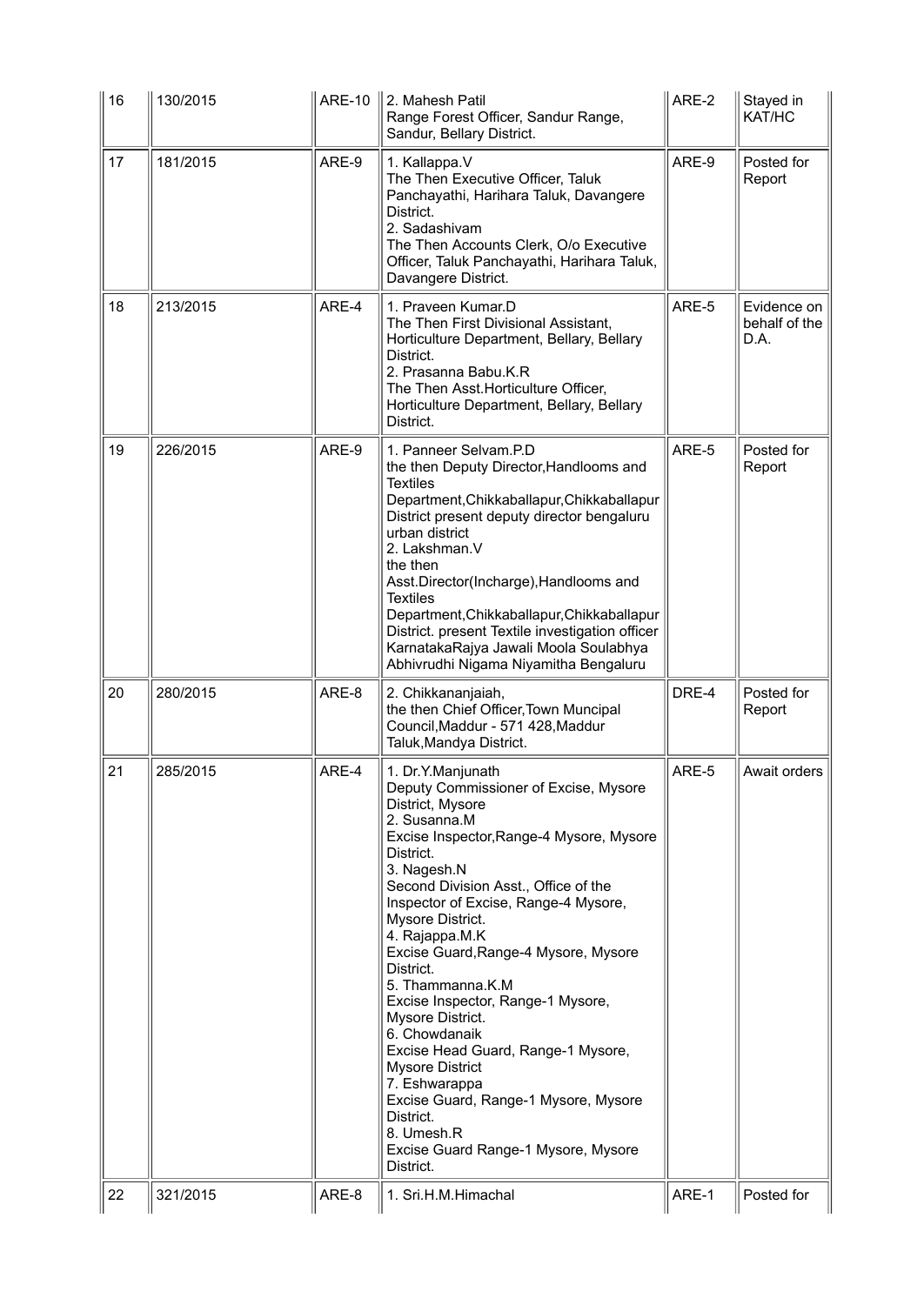|    |          |               | Asst. Engineer, Bruhat Bengaluru<br>Mahanagar Palike, Benaluru<br>2. Sri.K.N.Raghunath<br>A.E.B.B.M.P.Bangalore<br>3. Sri.H.P.Nagaraj<br>A.EB.B.M.P.Bangalore<br>4. Ravindra<br>A.E.E.B.B.M.P.Bangalore<br>5. Sri.M.G.Ramamurthy<br>A.E.E.B.B.M.P.Bangalore<br>6. Sri.S.S. Toopagi<br>J.D.T.PB.B.M.P.Bangalore<br>7. K.Narayana Gowda<br>A.D.T.PB.B.M.PBangalore<br>8. Sri.H.A.Hafeez<br>A.D.T.P.B.B.M.P.Bangalore<br>9. Sri.M.Shivaramegowda<br>J.E.B.B.M.PBangalore<br>10. Sri. Venkatachapathy<br>Deputy CommissionerB.B.M.P.<br>(marketing)Bangalore<br>11. Sri.E.Prasanna Kumar<br>Revenue OfficerB.B.M.P.Bangalore<br>12. Smt. Vanamala Sowmyalatha<br>Revenue OfficerB.B.M.PBangalore<br>13. Sri.T.L.Srinivasa Murthy<br>Revenue InspectorB.B.M.PBangalore<br>14. Sri.Nagaqrajaiah<br>Deputy Commissioner(South)<br>(marketing)B.B.M.PBangalore<br>15. Sri.Jagadish<br>Revenue<br>Officer(marketing)B.B.M.P,Bangalore<br>16. Smt. Varalakshmamma<br>Asst.Revenue<br>Officer(marketing)B.B.M.P,Bangalore<br>17. Sri.Gajendra<br>Asst.Revenue OfficerB.B.M.P,Bangalore<br>18. Sri. Nagaraj<br>Asst.Revenue OfficerB.B.M.PBangalore<br>19. Sri.Sathish<br>Revenue InspectorB.B.M.P, Bangalore |       | Report                                       |
|----|----------|---------------|---------------------------------------------------------------------------------------------------------------------------------------------------------------------------------------------------------------------------------------------------------------------------------------------------------------------------------------------------------------------------------------------------------------------------------------------------------------------------------------------------------------------------------------------------------------------------------------------------------------------------------------------------------------------------------------------------------------------------------------------------------------------------------------------------------------------------------------------------------------------------------------------------------------------------------------------------------------------------------------------------------------------------------------------------------------------------------------------------------------------------------------------------------------------------------------------------|-------|----------------------------------------------|
| 23 | 453/2015 | ARE-8         | 4. K.N.Narayan Gowda,<br>Joint Director, Urban and Rural Planning<br>Department, Anekal Planning<br>Authority, Bangalore.<br>5. H.M.Mallikarjunaswamy,<br>Joint Director, Urban and Rural Planning<br>Department, Bangalore                                                                                                                                                                                                                                                                                                                                                                                                                                                                                                                                                                                                                                                                                                                                                                                                                                                                                                                                                                       | ARE-7 | Cross<br>examination<br>of the<br>witnesses  |
| 24 | 473/2015 | <b>ARE-13</b> | 3. Jayadevappa H.R.<br>Managing Director, Government Tools and<br>Training Center, Rajajinagar Industrial<br>Area, Bangalore - 560010.                                                                                                                                                                                                                                                                                                                                                                                                                                                                                                                                                                                                                                                                                                                                                                                                                                                                                                                                                                                                                                                            | ARE-2 | Stayed in<br>KAT/HC                          |
| 25 | 528/2015 | ARE-5         | 3. Raghavendra<br>Assistant Executive Engineer, BBMP,<br>Shanthi Nagar Sub-Division, Shanthi<br>Nagar Ward, 7th Floor, Public Utility<br>Building, BBMP, Bangalore                                                                                                                                                                                                                                                                                                                                                                                                                                                                                                                                                                                                                                                                                                                                                                                                                                                                                                                                                                                                                                | ARE-1 | Await orders                                 |
| 26 | 530/2015 | <b>ARE-13</b> | 1. Padmanabha B<br>Superintending Engineer, Karnataka<br>Neeravari Nigama Niyamita, O/o the<br>M.L.B.C.C., Navilutheertha Savadatti<br>Taluk, Belgaum District<br>2. Mallikarjuna Basappa Kavadi<br>Executive Engineer, Karnataka Neeravari                                                                                                                                                                                                                                                                                                                                                                                                                                                                                                                                                                                                                                                                                                                                                                                                                                                                                                                                                       | ARE-9 | <b>Bailable</b><br>Warrant to<br>the witness |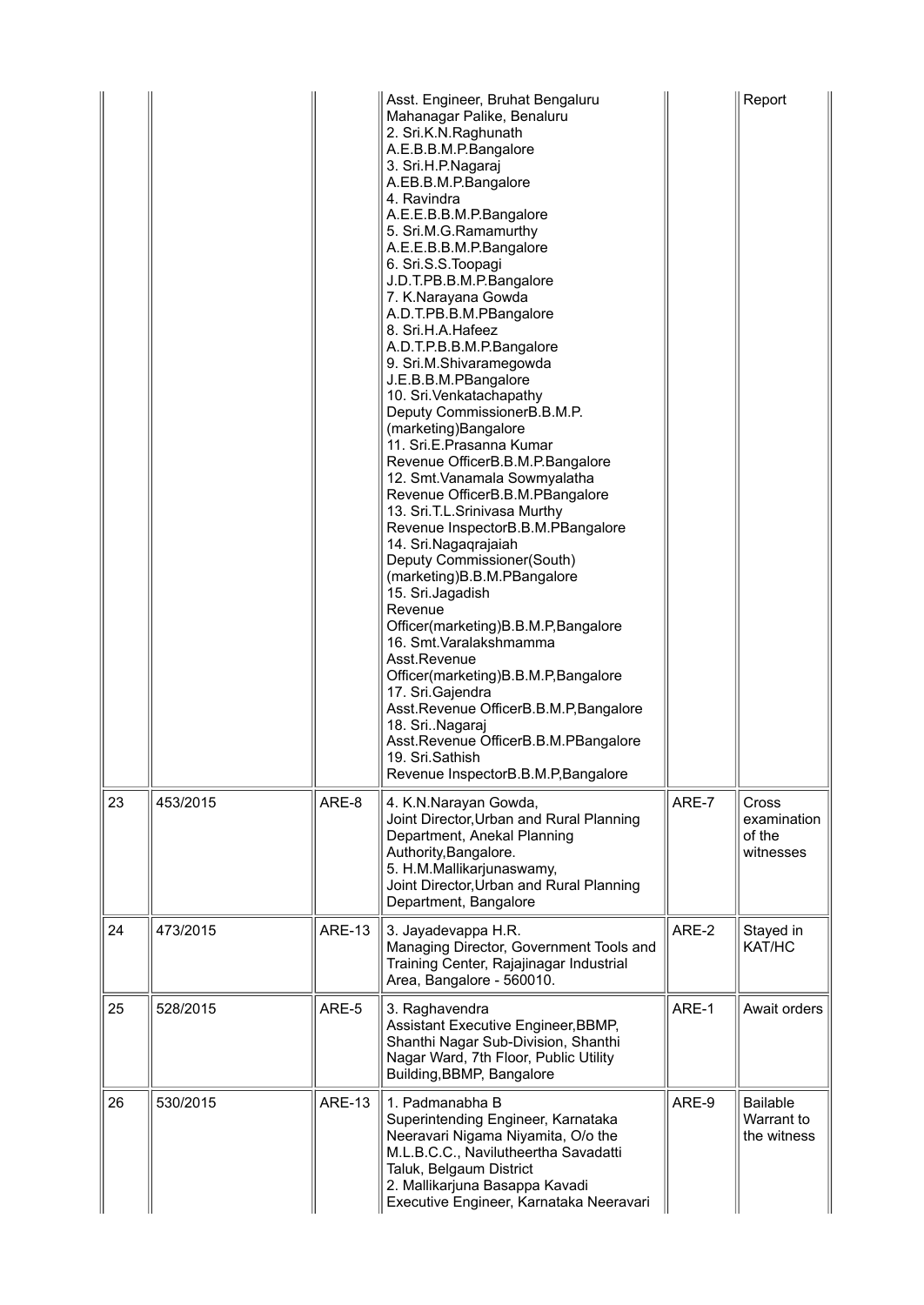|    |          |               | Nigama Niyamita, M.R.B.C. Division, No.1,<br>Naragunda, Gadag Taluk and District<br>3. Ananda Keshavarao Mirji<br>Technical Assistant (Assistant Engineer),<br>O/o the Superintedent Engineer,<br>Karnataka Neeravari Nigama Niyamita,<br>O/o the M.L.B.C.C., Navilutheertha<br>Savadatti Taluk, Belgaum District<br>4. Shubha T<br>Junior Engineer, O/o the Superintendent<br>Engineer, Karnataka Neeravari Nigama<br>Niyamita, O/o the M.L.B.C.C.,<br>Navilutheertha Savadatti Taluk, Belgaum<br><b>District</b><br>5. Prakasha Fakirappa Hosamani<br>Junior Engineer, O/o the Assistant<br>Executive Engineer, M.R.B.C. Sub<br>Division-5, Karnataka Neeravari Nigama<br>Niyamita Shirasangi, Savadatti Taluk,<br><b>Belgaum District</b> |       |                                     |
|----|----------|---------------|----------------------------------------------------------------------------------------------------------------------------------------------------------------------------------------------------------------------------------------------------------------------------------------------------------------------------------------------------------------------------------------------------------------------------------------------------------------------------------------------------------------------------------------------------------------------------------------------------------------------------------------------------------------------------------------------------------------------------------------------|-------|-------------------------------------|
| 27 | 96/2016  | ARE-2         | 164. Dr. P. Rajashekharan,<br>Deputy Conservator of Forests<br>165. J. Srinivasmurthy<br>Asst. Conservator of Forest, presently<br><b>DCF</b><br>166. Sri K. K. Poovaiah<br>Asst.Conservator of Forests presently<br><b>DCF</b><br>167. Sri Mahesh A patil<br>Range Forest Officer<br>160. Sri H.M. Khayum Ali<br>Additional Director (Retd.), Mines and<br>Geology Department, Bengaluru                                                                                                                                                                                                                                                                                                                                                    | ARE-2 | Await orders                        |
| 28 | 188/2017 | ARE-1         | 1. Dr. G B Kiran<br>CDPO, Kolar<br>2. S A Zulfikarulla<br>the Chief Executive Officer Zilla<br>Panchayath, Kolar<br>3. K S Bhat<br>then Executive Officer, Kolar present ACF<br>of Wildlife, Shivamogga                                                                                                                                                                                                                                                                                                                                                                                                                                                                                                                                      | ARE-5 | Stayed in<br>KAT/HC                 |
| 29 | 584/2017 | ARE-2         | 95. Bassapa Bheemappa Bhajantri<br>CPI, Yelaburga Circle                                                                                                                                                                                                                                                                                                                                                                                                                                                                                                                                                                                                                                                                                     | DRA-1 | Stayed in<br>KAT/HC                 |
| 30 | 715/2017 | ARE-4         | 3. SRINIVAS,<br>D Group Employee, Office of the Joint<br>Secretary to Government, Department of<br>Primary and Secondary Education, M.S.<br>Building, BENGALURU.                                                                                                                                                                                                                                                                                                                                                                                                                                                                                                                                                                             | ARE-1 | Arguments /<br><b>Written Brief</b> |
| 31 | 876/2017 | <b>ARE-14</b> | 1. B.L. Ballaya Nayak<br>Joint Director, District Industries<br>Centre, Ramanagara, Ramanagara District.<br>2. R.S. Patil<br>Office Superintendent, District Industries<br>Centre, Ramanagara, Ramanagara<br>District.                                                                                                                                                                                                                                                                                                                                                                                                                                                                                                                       | ARE-5 | Posted for<br>Report                |
| 32 | 877/2017 | ARE-8         | 2. Sri.Raghavendra<br>Assistant Executive EngineerShanthinagar<br>Sub-DivisionBBMPBangalore                                                                                                                                                                                                                                                                                                                                                                                                                                                                                                                                                                                                                                                  | ARE-1 | Await orders                        |
| 33 | 883/2017 | <b>ARE-14</b> | 1. H. Basavaiah<br>PDO, Honnalli Gram Panchayath, Present<br>Handanakere Gram<br>Panchayath, Chiknayakanhalli                                                                                                                                                                                                                                                                                                                                                                                                                                                                                                                                                                                                                                | ARE-5 | Written brief<br>(Arguments)        |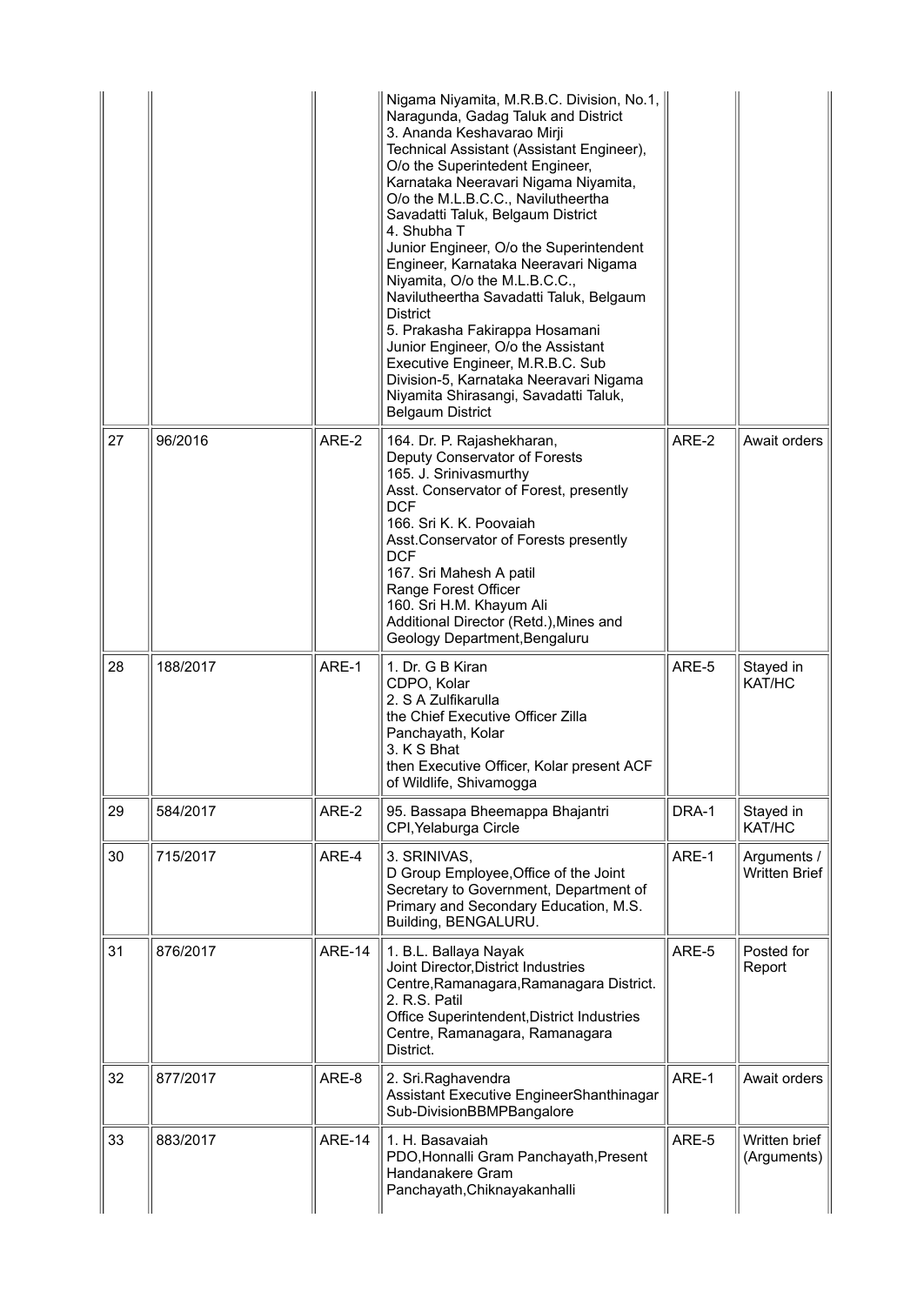|    |           |               | Taluk, Tumkur District.<br>2. Kumaraswamy<br>SDA and Secretary, Taluk Panchayath<br>Office Tiptur, Tiptur Taluk, Tumkur District.<br>3. Jaganathachar<br>Secretary, Honnalli Gram<br>Panchayath, Present Timalapura Gram<br>Panchayath, Chiknayakanhalli<br>Taluk, Tumkur District.<br>4. S. Basavaiah<br>Secretary, Honnalli Gram<br>Panchayath, Tiptur Taluk, Tumkur District. |       |                                             |
|----|-----------|---------------|----------------------------------------------------------------------------------------------------------------------------------------------------------------------------------------------------------------------------------------------------------------------------------------------------------------------------------------------------------------------------------|-------|---------------------------------------------|
| 34 | 937/2017  | <b>ARE-14</b> | 2. H.N.Prabhakar<br>Assistant Director of Town PlanningBBMP<br>Bangalore<br>3. A.Mohan kumar<br>Assistant Director of Town Planning,<br><b>BBMPBangalore</b><br>4. V.Ramesh<br>Executive Engineer, Gandhinagar<br>DivisionBBMPBangalore                                                                                                                                          | ARE-1 | Evidence on<br>behalf of the<br>D.A.        |
| 35 | 941/2017  | ARE-8         | 1. Prakash Mahabaleshwara Dhareshwara<br><b>Assistant Executive</b><br>EngineerB.B.M.P., Vidyaranyapura Sub-<br>DivisionBangalore<br>2. Srinivasu,<br><b>Assistant Executive</b><br>EngineerVidyaranyapra Sub-<br>DivisionBBMPBangalore<br>3. Ranganath.B.R<br>Junior EngineerBBMPVidyaranyapura<br>Sub-DivisionBangalore                                                        | ARE-1 | Arguments /<br><b>Written Brief</b>         |
| 36 | 942/2017  | <b>ARE-14</b> | 4. Rajashekar<br>Executive Engineer, Mahanagara<br>Palike, Mangalore, Dakshina Kannada<br>District.<br>5. K.S.Lingegowda<br>the then Assistant Executive Engineer,<br>Mahanagara Palike, Mangalore, Dakshina                                                                                                                                                                     | ARE-6 | Stayed in<br>KAT/HC                         |
|    |           |               | Kannada District. Presently Working in<br>Town Municipal Council, Shivamoga.                                                                                                                                                                                                                                                                                                     |       |                                             |
| 37 | 1035/2017 | ARE-8         | 1. H.K. Krishanegowda<br>Chief Engineer, Hemavathi<br>Project, Gurur, Hassan Taluk, Hassan<br>District.                                                                                                                                                                                                                                                                          | ARE-5 | Stayed in<br>KAT/HC                         |
| 38 | 1052/2017 | ARE-8         | 1. R.C. NARAYANASWAMY,<br>Secretary and Incharge PDO, Shapuru<br>Grama Panchayath, Shapuru, Kolar Taluk,<br><b>KOLAR District.</b>                                                                                                                                                                                                                                               | ARE-5 | Cross<br>examination<br>of the<br>witnesses |
| 39 | 23/2018   | ARE-4         | 1. PRADEEP S. RAJANALA,<br>Joint Secretary to Government-<br>Admin, Primary and Seceondary Education<br>Department, M.S. Building, BENGALURU.                                                                                                                                                                                                                                    | ARE-1 | Arguments /<br><b>Written Brief</b>         |
| 40 | 35/2018   | <b>ARE-10</b> | 1. Govindaraju.R<br>Joint Controller, State Accounts Dept.,<br>Former Internal Finance Advisor, PWD<br>Dept., Magadi Sub-Division, Magadi,<br>Ramanagar Dist.                                                                                                                                                                                                                    | ARE-5 | Evidence on<br>behalf of the<br>D.A.        |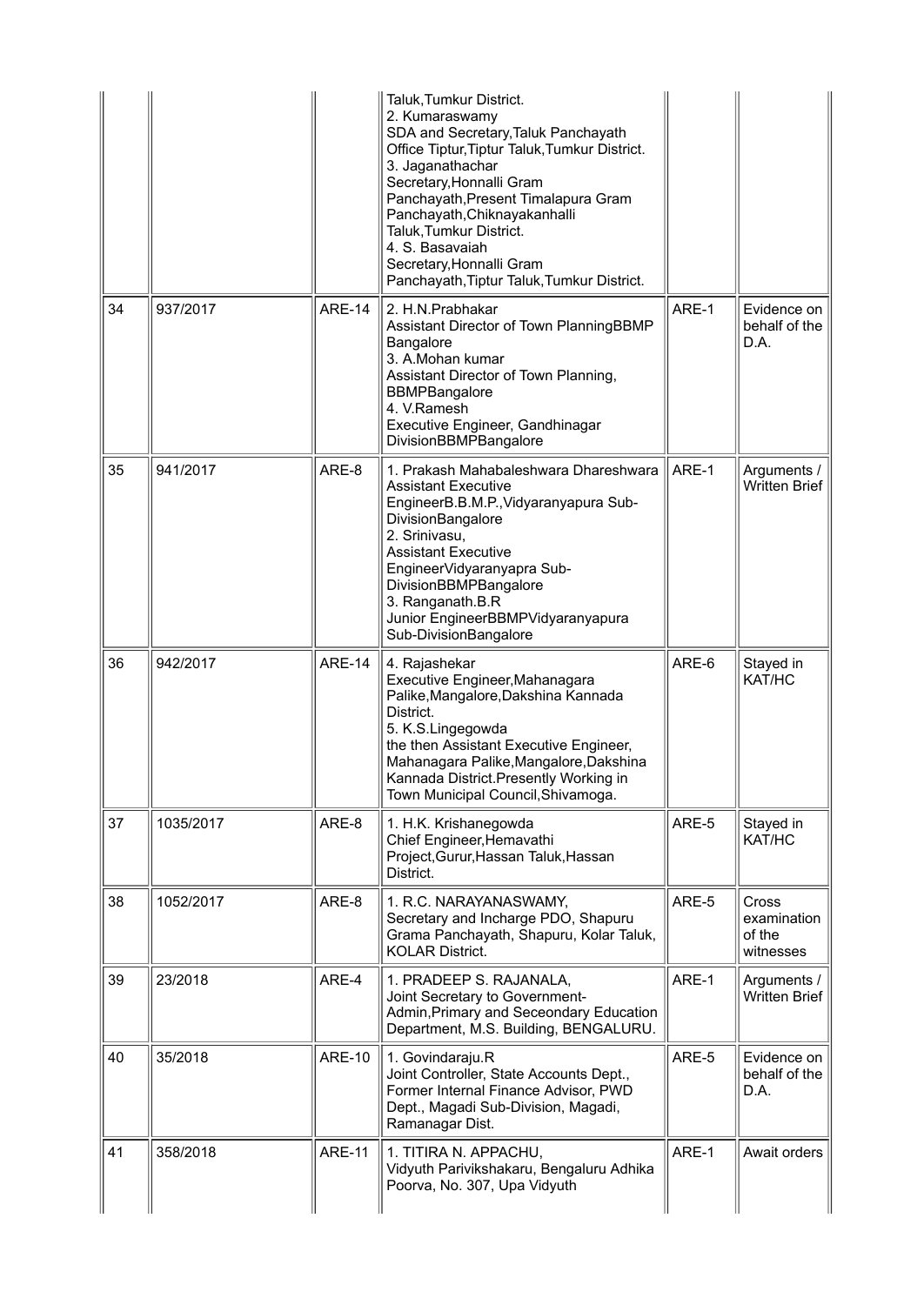|    |          |               | Parivikshakara Kacheri, 18th Cross, 6th<br>Main Road, Malleshwaram, BENGALURU.                                                                                                                                                                                                                                                                                         |        |                                             |
|----|----------|---------------|------------------------------------------------------------------------------------------------------------------------------------------------------------------------------------------------------------------------------------------------------------------------------------------------------------------------------------------------------------------------|--------|---------------------------------------------|
| 42 | 369/2018 | ARE-8         | 1. M.Srinivas<br>The then Executive EngineerJayanagar,<br><b>BBMPBangalore</b><br>2. N.C. Yogendra<br>The then Assistant Executive Engineer,<br>Jayanagar Sub Division, BBMPBangalore<br>3. H.M.Thimmappa<br>the then Junior EngieneerJayanagar Sub-<br>DvisionBBMPBangalore<br>4. C.N.Hemanthkumar<br>the then Assistant EngineerJayanagar<br>Division, BBMPBangalore | ARE-1  | Cross<br>examination<br>of the<br>witnesses |
| 43 | 385/2018 | ARE-3         | 1. P.T. Prasanna Kumar<br>Asst. Executive Engineer Chamarajpete<br>South Division, Bruhat Bangalore<br>Mahanagar<br>Palike, Chamarajpete, Bangalore.<br>2. T.Ranganath<br><b>Assistant Executive</b><br>EngineerBBMPChamarajapet sub-<br>DivisionBangalore<br>3. Tanveer Ahmed<br>Executive<br>EngineerBBMPChamarajpetBangalore                                        | ARE-1  | Posted for<br>Report                        |
| 44 | 443/2018 | <b>ARE-19</b> | 1. CHANDRASHEKAR G. HIREMAT,<br>Retd. Director (Incharge), Department of<br>Prosecution and Government Litigation,<br>and Member Secretary, APP/AGP<br>Seclection Committee, BENGALURU.<br>2. NARAYANASWAMY,<br>Administrative Officer, H.Q. (Incharge),<br>Office of Director of Prosecution and<br>Government Litigation, BENGALURU.                                 | ARE-1  | Stayed in<br>KAT/HC                         |
| 45 | 505/2018 | ARE-8         | 1. Mahesh Babu,<br>Office Assistant, O/o Deputy<br>Commissioner, Bangalore Urban District.<br>4. K.N.Narayan Gowda,<br>Joint Director, Urban and Rural Planning<br>Department, Anekal Planning<br>Authority, Bangalore.<br>5. H.M.Mallikarjunaswamy,<br>Joint Director, Urban and Rural Planning<br>Department, Bangalore                                              | ARE-6  | Await orders                                |
| 46 | 512/2018 | <b>ARE-10</b> | 1. Davalasab Babusab Bellary<br>SDA, Deputy Commissione of Excise<br>Office, DC Office, Gadag, Gadag District.                                                                                                                                                                                                                                                         | SRAPP1 | Defence<br>Evidence                         |
| 47 | 519/2018 | <b>ARE-11</b> | 1. VEERANAGOWDA SHIVANAGOWDA<br>YATTINAMANI,<br>Secretary/ PDO, Tumminakatti Gram<br>Panchayath, Ranibennur Taluk, HAVERI<br>District.<br>2. K.P. ANANTHAKUMAR,<br>Assistant Horticulture Officer, Office of<br>Assistant Horticulture Director, Jagaluru,<br>DAVANAGERE.                                                                                              | SRAPP2 | Await orders                                |
| 48 | 32/2019  | <b>ARE-11</b> | 1. S.M. RAMAKRISHNA,<br>The Then Additional Chief Engineer,<br>BWSSB Bengaluru, Presently Retd. Chief<br>Engineer, BWSSB, BENGALURU.                                                                                                                                                                                                                                   | ARE-1  | Stayed in<br>KAT/HC                         |
| 49 | 39/2019  | <b>ARE-13</b> | 2. MAHESHWARAPPA,                                                                                                                                                                                                                                                                                                                                                      | ARE-1  | Stayed in                                   |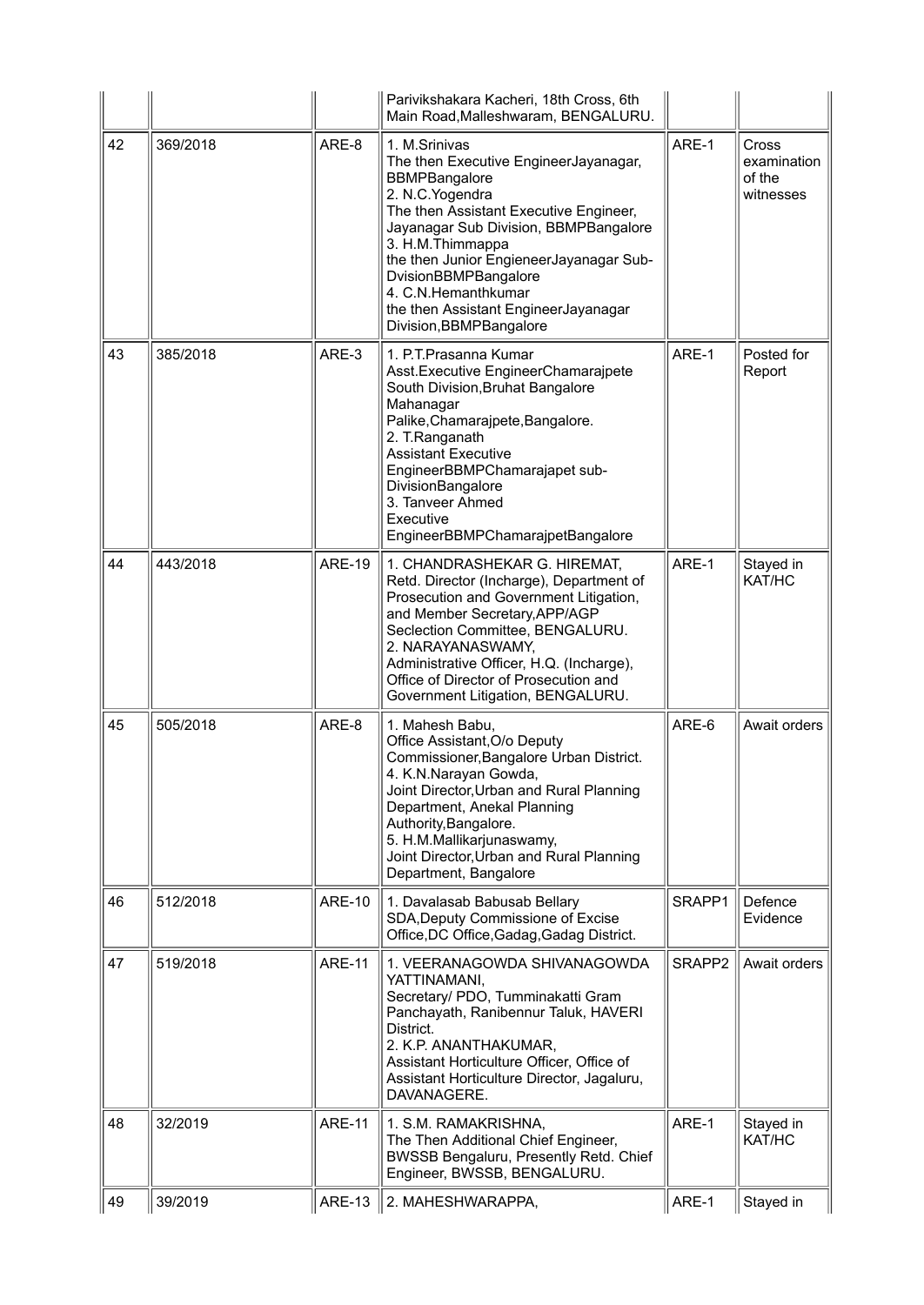|    |          |               | Assistant Executive Engineer, Chamarajpet<br>Sub-Division, BBMP, BENGALURU.<br>4. Narayani<br>the then Assistant EngineerChamarajpet<br>sub divisionBangalore<br>5. D.Ranganath<br>the then Assistant Executive<br>EngineerChamarajpet sub-<br>DivisionBangalore<br>3. BASAVARAJ,<br>Assistant Engineer, Ward No. 139,<br>Chamarajpet Sub- Division, BBMP,<br>BENGALURU.                                                                                                                                                                                                                                                                                                                                                                                                                                                                                                                     |        | KAT/HC                             |
|----|----------|---------------|----------------------------------------------------------------------------------------------------------------------------------------------------------------------------------------------------------------------------------------------------------------------------------------------------------------------------------------------------------------------------------------------------------------------------------------------------------------------------------------------------------------------------------------------------------------------------------------------------------------------------------------------------------------------------------------------------------------------------------------------------------------------------------------------------------------------------------------------------------------------------------------------|--------|------------------------------------|
| 50 | 64/2019  | <b>ARE-10</b> | 3. Ravi Nagaral<br>Excise Inspector, Excise Department,<br>Gadag Range, Gadag District.<br>4. Mallikarjun Reddy<br>Incharge Excise Sub-Inspector, Excise<br>Department, Gadag, Gadag District.                                                                                                                                                                                                                                                                                                                                                                                                                                                                                                                                                                                                                                                                                               | SRAPP1 | Stayed in<br>KAT/HC                |
| 51 | 117/2019 | ARE-8         | 2. S.S.Bharathi<br>Security and Vigilence<br>OfficerShanthinagarBangalore                                                                                                                                                                                                                                                                                                                                                                                                                                                                                                                                                                                                                                                                                                                                                                                                                    | ARE-1  | Stayed in<br>KAT/HC                |
| 52 | 126/2019 | ARE-8         | 5. Shantha Kumar<br><b>Assistant Executive</b><br>Engineer, BBMP, Malleshwaram Sub<br>Division, Bengaluru.<br>6. Sushma<br>Assistant Engineer, BBMP, Malleshwaram<br>Sub Division, Bengaluru.                                                                                                                                                                                                                                                                                                                                                                                                                                                                                                                                                                                                                                                                                                | ARE-1  | Written<br>Statement<br>of Defence |
| 53 | 153/2019 | ARE-3         | 2. Sri Sanjeev Kumar. G.K.,<br>Assistant Engineer, Panchayath Raj<br>Engineering Sub-Division, Devadurga.<br>5. Sri Mallappa,<br>Panchayath Development Officer,<br>Ganadala Gram Panchayath, Devadurga<br>Taluk.<br>86. Sri Gouse Sab Mulla,<br>the then Panchayath Development Officer,<br>Halagera Gram Panchayath, Koppal Taluk<br>and District.<br>87. Smt. Ashalatha,<br>the then Panchayath Development Officer,<br>Halagera Gram Panchayath, Koppal Taluk<br>and District.<br>89. Sri Mohammed Pasha,<br>the then Panchayath Development Officer,<br>Hasagal Gram Panchayath, Koppal Taluk<br>and District.<br>90. Sri B. Krishna Reddy,<br>the then Panchayath Development Officer,<br>Hasagal Gram Panchayath, Koppal Taluk<br>and District.<br>91. Sri Sheik Daud,<br>the then Panchayath Development Officer,<br>Thalavagera Gram Panchayath, Kustagi<br>Taluk, Koppal District. | ARLO-3 | Issue<br>summons to<br>the witness |
| 54 | 165/2019 | <b>ARE-16</b> | 1. Veerupakshi Gowda<br>Secretary, Huchalli Gram<br>Panchayath, Huchalli Village, Siruguppa<br>Taluk, Bellary District.<br>3. Raja Reddy<br>Junior Engineer presently working at PRE<br>sub division Bidar<br>4. K Radhakrishna Reddy                                                                                                                                                                                                                                                                                                                                                                                                                                                                                                                                                                                                                                                        | ARE-6  | Written<br>Statement<br>of Defence |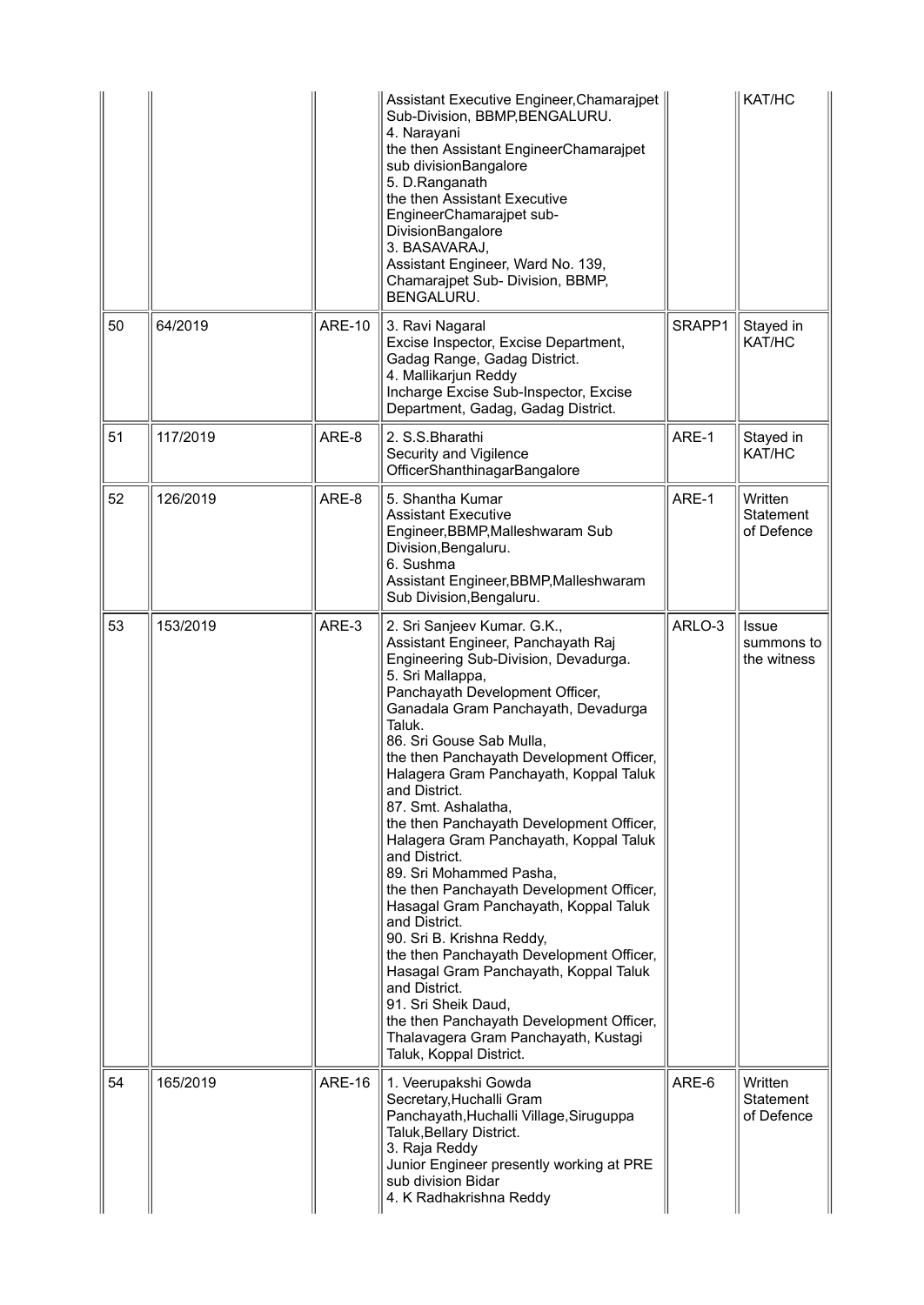|    |          |               | Executive Officer Taluk Panchayath<br>Sirguppa now retired                                                                                                                                                                                                                                                                                                                                                                                                                                                                                                                                                                                                                                                                                                                                                     |       |                                              |
|----|----------|---------------|----------------------------------------------------------------------------------------------------------------------------------------------------------------------------------------------------------------------------------------------------------------------------------------------------------------------------------------------------------------------------------------------------------------------------------------------------------------------------------------------------------------------------------------------------------------------------------------------------------------------------------------------------------------------------------------------------------------------------------------------------------------------------------------------------------------|-------|----------------------------------------------|
| 55 | 196/2019 | <b>ARE-11</b> | 3. Narayanaswamy<br>Second Division Assistant, Social Welfare<br>Department, Kolar                                                                                                                                                                                                                                                                                                                                                                                                                                                                                                                                                                                                                                                                                                                             | ARE-6 | <b>Bailable</b><br>Warrant to<br>the witness |
| 56 | 205/2019 | ARE-8         | 1. Mahesh Babu,<br>Office Assistant, O/o Deputy<br>Commissioner, Bangalore Urban District.<br>2. R.Krishnaiah,<br>Shirestedar, O/o Deputy Commissioner,<br>Bangalore.<br>3. R.Lakshman Prasad,<br>Sub-Registrar, Chinthamani, Kolar District.<br>4. K.N.Narayan Gowda,<br>Joint Director, Urban and Rural Planning<br>Department, Anekal Planning<br>Authority, Bangalore.<br>5. H.M.Mallikarjunaswamy,<br>Joint Director, Urban and Rural Planning<br>Department, Bangalore                                                                                                                                                                                                                                                                                                                                   | ARE-6 | Cross<br>examination<br>of the<br>witnesses  |
| 57 | 207/2019 | <b>ARE-13</b> | 9. Sridevi<br>Sub-Registrar, Madanayakanahalli,<br>Bangalore.<br>11. Sheshadri<br>Sub-Registrar, Peenya, Bangalore.                                                                                                                                                                                                                                                                                                                                                                                                                                                                                                                                                                                                                                                                                            | ARE-1 | Issue<br>summons to<br>the witness           |
| 58 | 277/2019 | <b>ARE-15</b> | 1. C. RAMESH,<br>District Manager, Dr. B.R. Ambedkar<br>Development Corporation,<br>CHITRADURGA.<br>2. H. RAMAPPA,<br>Taluk Development Officer, Holalkere,<br><b>CHITRADURGA District.</b>                                                                                                                                                                                                                                                                                                                                                                                                                                                                                                                                                                                                                    | ARE-6 | Evidence on<br>behalf of the<br>D.A.         |
| 59 | 45/2020  | ARE-3         | 1. D.Hemanth<br>the then Assistant Executive<br>EngineerB.B.M.P., Cotton pet sub-<br>DivisionBangalore.<br>2. Nagaraju<br>the then Assistant EngineerWard No.109,<br><b>Cottonpet sub DivisionBangalore</b>                                                                                                                                                                                                                                                                                                                                                                                                                                                                                                                                                                                                    | DRE-3 | <b>Issue</b><br>summons to<br>the witness    |
| 60 | 62/2020  | ARE-4         | 1. H. JAYANNA,<br>Joint Director, Social Welfare Department,<br>Kolar District, KOLAR.<br>2. Sri. Raghu V<br>PrincipalEkalavya Model Residential<br>School, Gangannagaripalli<br>village, Srinivasapura Taluk, Kolar District.<br>4. Sri. Avinash M<br>Incharge Principal, Dr. B.R.Ambedkar Girsl<br>Residential School, Lakkuru village, Maluru<br>Taluk, Dakshina Kannada District.<br>5. Sri.V.Anand,<br>Principal, Dr.B.R.Ambedkar Girls<br>Residential School, Lakkuru Village, Kolar<br>Taluku<br>6. Sri. Srinivas,<br>Principal, Murarji Desai Residential<br>School, Dodda Pannandahlli<br>Village, Bangarpet Taluku,<br>7. Sri. Manjunatha. B.V.<br>Principal, Murarji Desai Residential<br>School, Rajenahalli Village, Malur Taluk,<br>8. Sri. Narayana Swamy,<br>The then Principal, Murarji Desai | ARE-6 | <b>Issue</b><br>summons to<br>the witness    |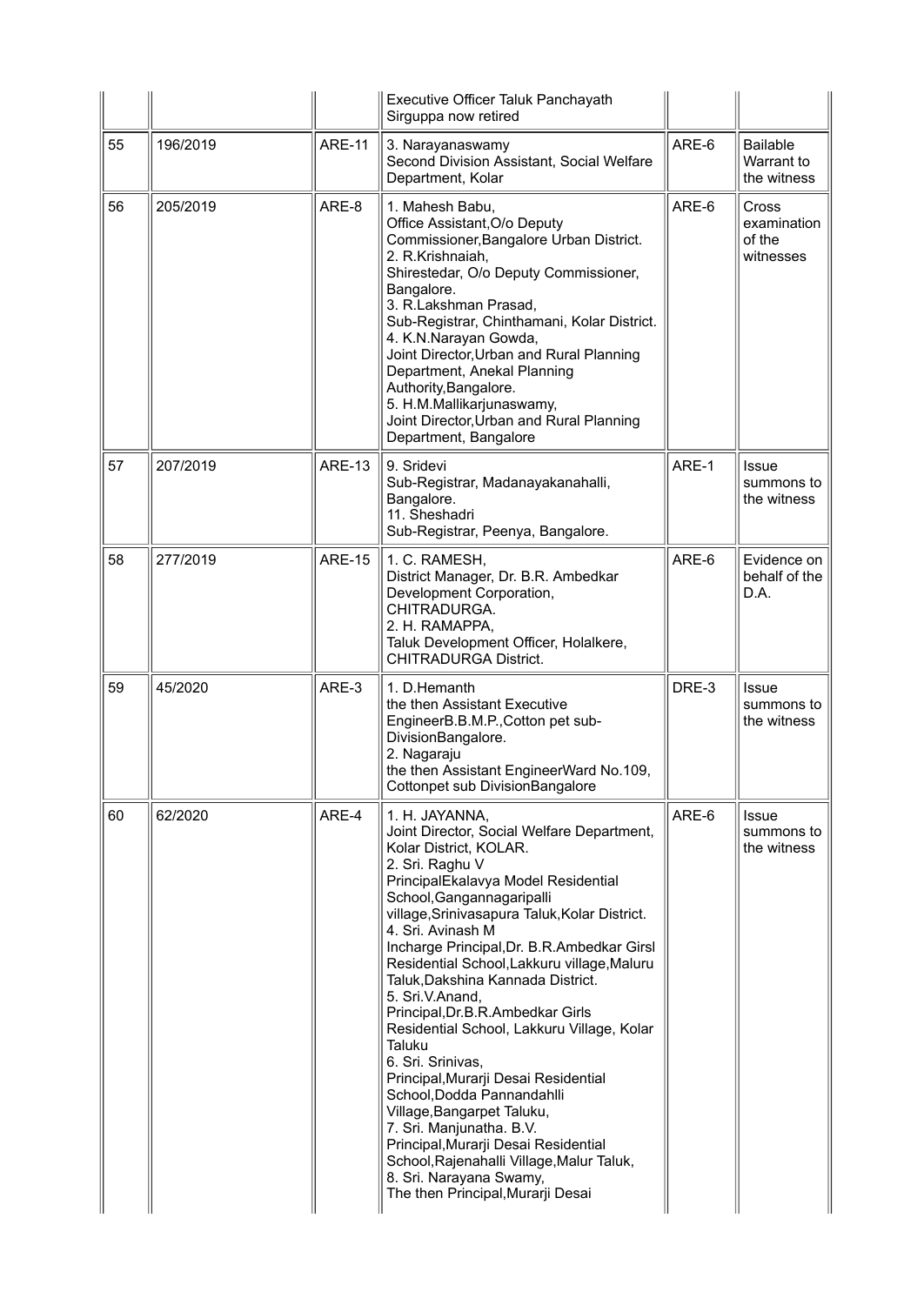|    |          |       | Residential School, Yaluvahalli, Maluru<br>Taluku,<br>9. Sri.N.Mohan Singh,<br>Principal, Murarji Desai Residential<br>School, Chigarapura Village, Bethamangala<br>Hobli, K.G.F. Taluku,<br>10. Sri. Raghunatha S,<br>The then Principal, Murarji Desai<br>Residential School, Vemagal, Kolar Taluku,<br>11. Sri.M.V. Nagaraj,<br>The then Principal, Dr.B.R.Ambedkar Girls<br>Residential School, Ronuru, Srinivasapura<br>Taluku,<br>12. Sri. Suresh Babu,<br>Principal, Murarji Desai Residential School,<br>Gonipalli, Srinivasapura Taluku,<br>13. Smt. Suguna,<br>Principal, Murarji Desai Residential School,<br>M. Kotturu, Mulabagilu Taluku, Kolar<br>District.                                         |        |                                           |
|----|----------|-------|--------------------------------------------------------------------------------------------------------------------------------------------------------------------------------------------------------------------------------------------------------------------------------------------------------------------------------------------------------------------------------------------------------------------------------------------------------------------------------------------------------------------------------------------------------------------------------------------------------------------------------------------------------------------------------------------------------------------|--------|-------------------------------------------|
| 61 | 121/2020 | ARE-7 | 1. G.Saraswathi<br>Revenue Officer, CMC Doddaballapur<br>Presently Mahanagarapalike Tumkur<br>2. Sri Ravishankar,<br>the then Revenue Inspector, Taluk<br>Office, Doddaballapura, (presently working<br>at Enforcement Squad, office of Special<br>Deputy Commissioner, Bengaluru).<br>3. Sri N.Lakshminarashimaiah<br>Village Accountant, Taluk Office,<br>Doddaballapura Taluk, Bengaluru Rural<br>District.<br>4. D.Shivakumar<br>the then Senior Sub Registrar,<br>Doddaballapura (Presently Senior Sub<br>Registrar, Sub Registrar Office,<br>Bommanahalli, Bengaluru)<br>5. M.Rangappa<br>the then Sub-Registrar, Doddaballapura<br>(presently Sub-Registrar, Sub-Registrar<br>Office, Surjapura, Bengaluru) | DRE-2  | Written<br>Statement<br>of Defence        |
| 62 | 131/2020 | ARE-7 | 1. G.Saraswathi<br>Revenue Officer, CMC Doddaballapur<br>Presently Mahanagarapalike Tumkur<br>2. Sri Ravishankar,<br>the then Revenue Inspector, Taluk<br>Office, Doddaballapura, (presently working<br>at Enforcement Squad, office of Special<br>Deputy Commissioner, Bengaluru).<br>3. Sri N.Lakshminarashimaiah<br>Village Accountant, Taluk Office,<br>Doddaballapura Taluk, Bengaluru Rural<br>District.<br>4. D.Shivakumar<br>the then Senior Sub Registrar,<br>Doddaballapura (Presently Senior Sub<br>Registrar, Sub Registrar Office,<br>Bommanahalli, Bengaluru)<br>5. M.Rangappa<br>the then Sub-Registrar, Doddaballapura<br>(presently Sub-Registrar, Sub-Registrar<br>Office, Surjapura, Bengaluru) | DRE-2  | Written<br><b>Statement</b><br>of Defence |
| 63 | 134/2020 | ARE-8 | 3. Gopal B. Hublikar,<br>Grade-2 Secretary, Chapagaon Gram                                                                                                                                                                                                                                                                                                                                                                                                                                                                                                                                                                                                                                                         | ARLO-3 | Arguments /<br>Written Brief              |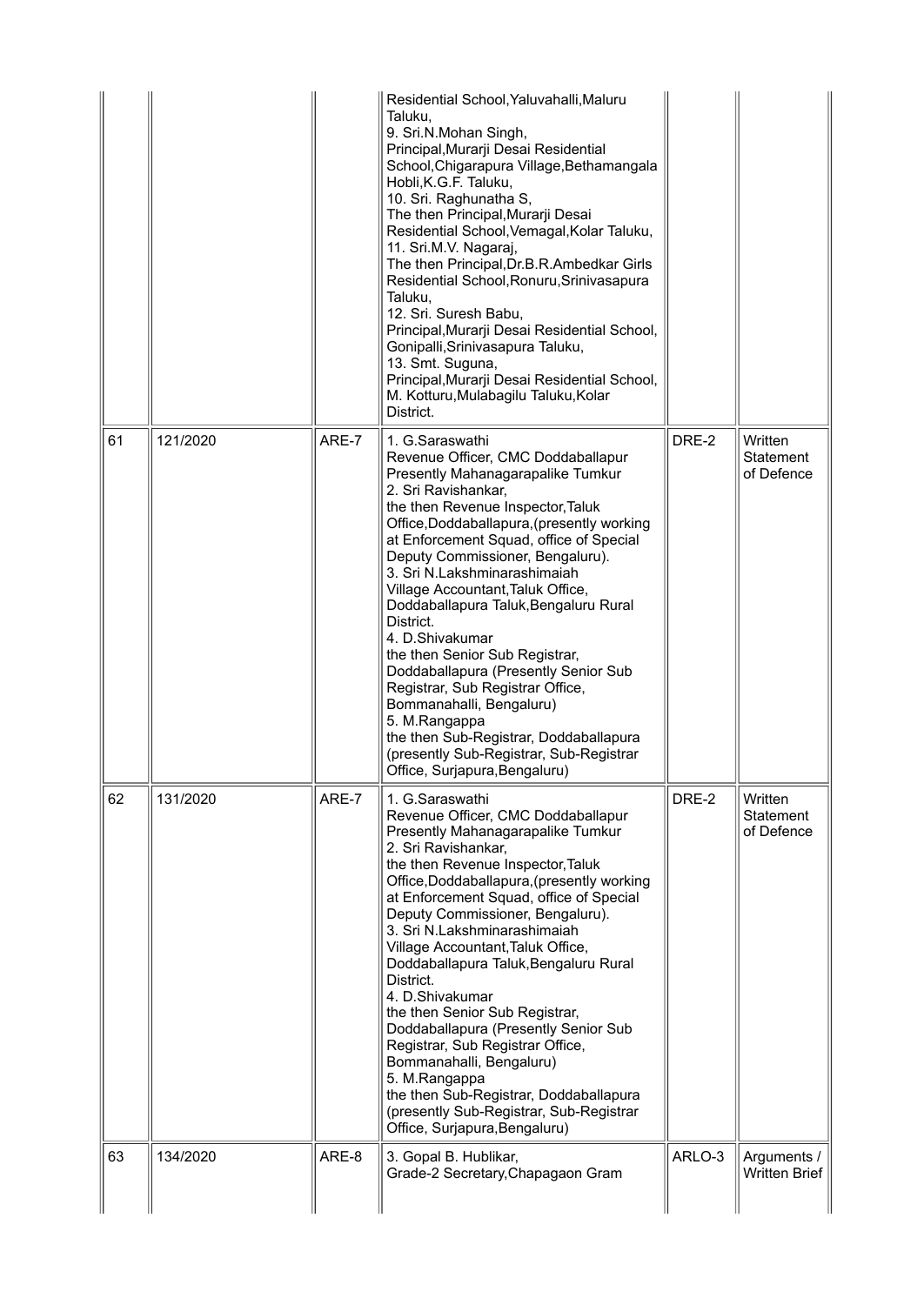|    |          |               | Panchayath, Khanapur Taluk, Belagavi<br>District.                                                                                                                                                                                                                                                                                                                                                                                                              |               |                                              |
|----|----------|---------------|----------------------------------------------------------------------------------------------------------------------------------------------------------------------------------------------------------------------------------------------------------------------------------------------------------------------------------------------------------------------------------------------------------------------------------------------------------------|---------------|----------------------------------------------|
| 64 | 162/2020 | ARE-8         | 4. PUNARVA<br>Panchayat Development Officer, Chennig<br>Gram Panchayat, Gonibeedu Hobli,<br>Mudigere Taluk, Chikmagalur District                                                                                                                                                                                                                                                                                                                               | ARE-6         | <b>Bailable</b><br>Warrant to<br>the witness |
| 65 | 223/2020 | <b>ARE-12</b> | 1. MALLIKARJUN G.L.<br>The Then PDO, Mudenur Gram<br>Panchayath, Ramdurga Taluk, BELGAUM<br>District.<br>6. Sri Kadagowda Siddagowda Patila<br>Executive OfficerChikkodi                                                                                                                                                                                                                                                                                       | ARLO-3        | <b>Bailable</b><br>Warrant to<br>the witness |
| 66 | 10/2021  | <b>ARE-11</b> | 1. SATHISH KUMAR D.,<br>Joint Director, Office of the Joint Director,<br>Law Enforcement Section, Krishi Maarata<br>Ilakhe, South Zone, BENGALURU.<br>2. JAGADISHAIAH,<br>Market Supervisor, Office of the Joint<br>Director, Law Enforcement Section, Krishi<br>Maarata Ilakhe, South Zone, BENGALUR.<br>3. V. VENKATESHAIAH,<br>Marketing Officer, Office of the Joint<br>Director, Law Enforcement Section, Krishi<br>Maarata Ilakhe, South Zone, BENGALUR. | ARE-6         | Issue<br>summons to<br>the witness           |
| 67 | 25/2021  | <b>ARE-10</b> | 1. JAGADISH,<br>Assistant Executive Engineer, Karnataka<br><b>Residential Educational Institutions</b><br>Society, MSB1, No. 8,6 and 7th Floor,<br>Cunningham Road, BENGALURU.<br>2. MUKKANNA NAIK,<br>Executive Engineer, Karnataka Residential<br>Educational Institutions Society, MSB1,<br>No. 8,6 and 7th Floor, Cunningham Road,<br>BENGALURU.                                                                                                           | ARE-6         | Evidence on<br>behalf of the<br>D.A.         |
| 68 | 32/2021  | <b>ARE-18</b> | 2. A.C.Narayanaswamy Gowda<br>Assistant Executive Engineer (Elec.),<br>Operations and Maintenance sub division,<br>BESCOM, Devanahalli Bengaluru district<br>Presently at Operations and Maintenance<br>Sub-division, BESCOM, Avalahalli,<br>Bengaluru<br>3. K.Manjunath<br>Supervisor, Incharge Assistant Engineer<br>(Elec.) Operations and Maintenance Sub<br>Division, BESCOM,<br>Devanahalli, Bengaluru district.                                         | DRE-4         | Stayed in<br>KAT/HC                          |
| 69 | 44/2021  | ARE-4         | 1. T.N.CHIKKARAYAPPA,<br>The then Secretary to Government, Public<br>Works, Port and Inland Water Transport<br>Department, Bengaluru.                                                                                                                                                                                                                                                                                                                          | DRE-4         | Evidence on<br>behalf of the<br>D.A.         |
| 70 | 45/2021  | ARE-5         | 3. Sri. Harish Kumar,<br>Panchayath Development Officer, Suluru<br>Gram Panchayath, Kolar Taluk and District.                                                                                                                                                                                                                                                                                                                                                  | ARE-6         | Cross<br>examination<br>of the<br>witnesses  |
| 71 | 57/2021  | <b>ARE-11</b> | 6. D. MOHAN,<br>Executive Officer, Taluk Panchayath,<br>Shirahatti Taluk, Presently Assistant<br>Director, Veterinary Hosptial, Shirahatti,<br><b>GADAG District.</b>                                                                                                                                                                                                                                                                                          | <b>ARE-14</b> | <b>Bailable</b><br>Warrant to<br>the witness |
| 72 | 92/2021  | ARE-9         | 3. Sri D.Ravi<br>The then Panchayath Development                                                                                                                                                                                                                                                                                                                                                                                                               | ARE-6         | <b>Bailable</b><br>Warrant to                |